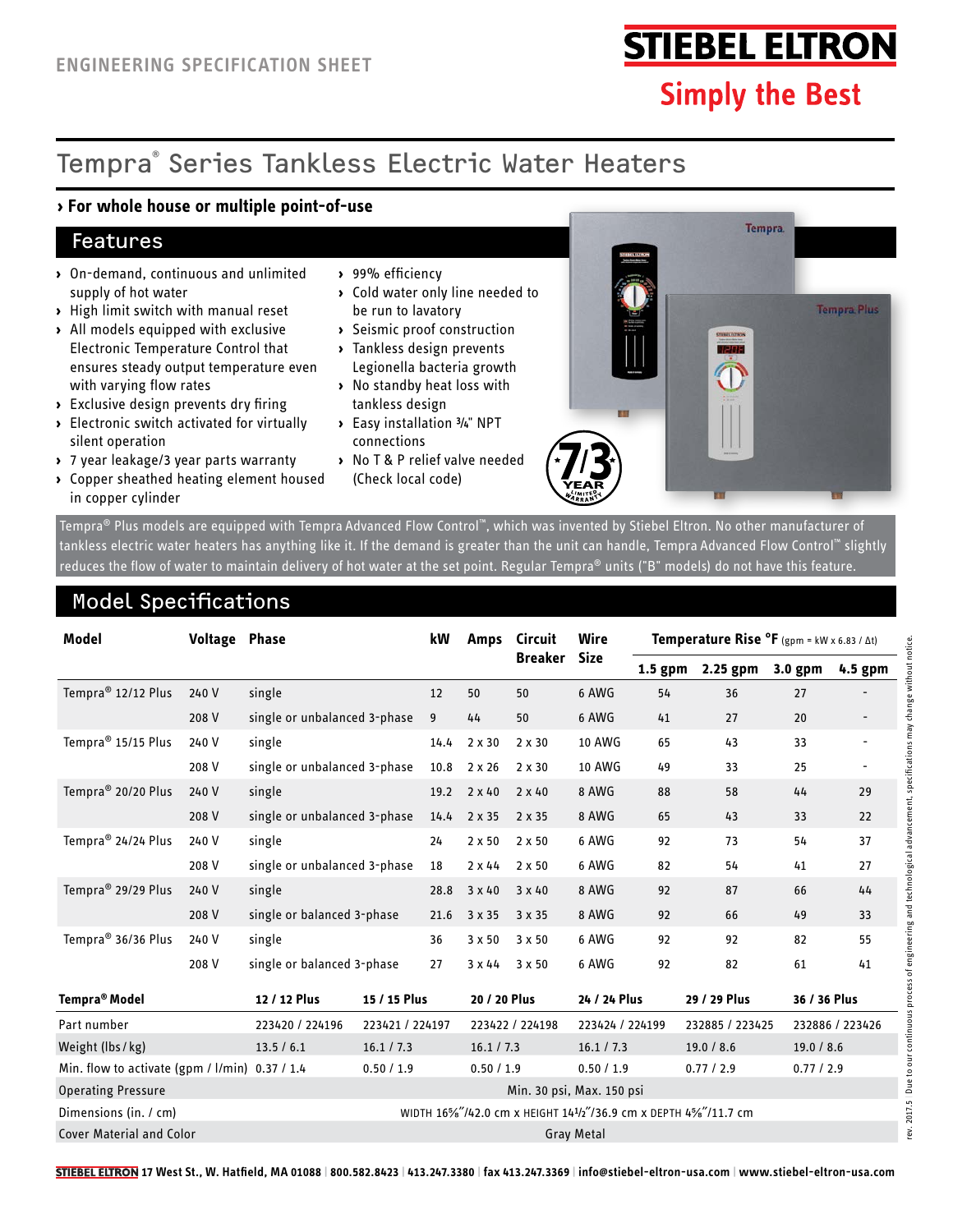

**17 West St., W. Hatfield, MA 01088 | 800.582.8423 | 413.247.3380 | fax 413.247.3369 | info@stiebel-eltron-usa.com | www.stiebel-eltron-usa.com**